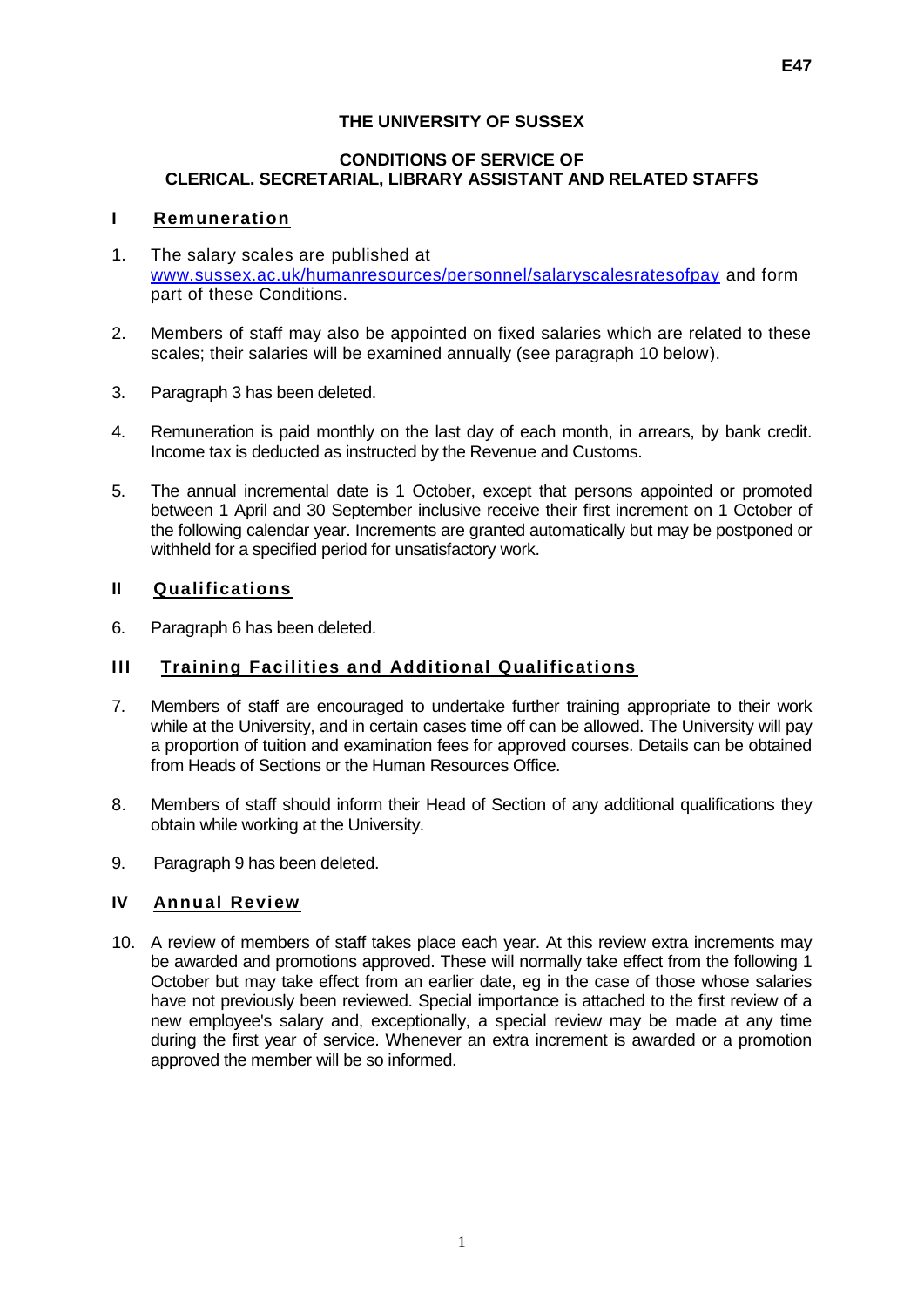# **V Probation**

11. Members of staff are appointed on probation for a period of three months unless otherwise stated in their letter of appointment. Members of staff transferred or promoted on these conditions will not be placed on probation for a second time. During the probationary period all these conditions of service apply except that the appointment may be terminated by one week's notice in writing on either side. During the last month of the probationary period consideration is given to confirming the member's appointment or to extending it for a further period. If the appointment is not confirmed on the expiry of any probationary period or of any extension of it, the appointment will terminate. The member will be informed in writing of the University's decision at least one week before the appointment terminates in this way.

# **VI Hours of Work**

12. The normal working hours for full-time members of staff are 36.5 hours per week, exclusive of one-hour lunch breaks. For clerical, secretarial and related staff hours of work are generally Mondays to Fridays, between 9.00 am and 5.30 pm. The actual hours and times of working are prescribed by the Head of Section who has the discretion to vary them if necessary to meet the needs of the office. Overtime work may, on occasion, be required, in which case time off in lieu or overtime payment shall be granted as agreed in advance between the Head of Section and the member concerned.

In the University Library staff generally work within the hours of 8.30 am to 5.30 pm, Monday to Friday. Additionally, during the term, all University Library staff are liable for participation in a rota to cover the times outside normal office hours when the University Library is open: this normally involves one evening duty a week, and occasional working on Saturday and/or Sunday. For evening duty and weekend working, time off in lieu or overtime payment is granted as agreed in advance between the University Librarian (or other person authorised) and the member of staff concerned, except where evenings or week-ends form part of the specified normal working hours. Where an overtime payment is agreed, the rates of payment will be as specified in section VII. 13 below.

The working hours for Catering staff are spread across any five days out of seven including weekends. Working hours generally fall within the hours of 5.30am to 10pm (although evening hours will be until 11.30pm for two of the units in Bramber House – Eat Central and the main production kitchen). Staff work a four-week rolling rota, i.e. a rota where the shift patterns repeat themselves every four weeks. Catering Services staff work an average of two weekend days per four week period (i.e. one weekend every 4 weeks which equates to a maximum of 23 weekend days per annum, but not necessarily a consecutive Saturday and Sunday) and Kitchen Staff work alternate whole weekend shifts (maximum of 25 shifts or 49 weekend days per annum).

# **VII Rates of Overtime Pay**

13. The normal working week of 36.5 hours must be worked completely before provisions in this section shall apply.

It is recognised that at certain times some overtime working will be needed by the University. In such cases as much advance warning as practicable will be given but it is unavoidable that some overtime may occur at short notice due to sickness and emergencies. In all cases overtime should be authorised by the appropriate Head of Section.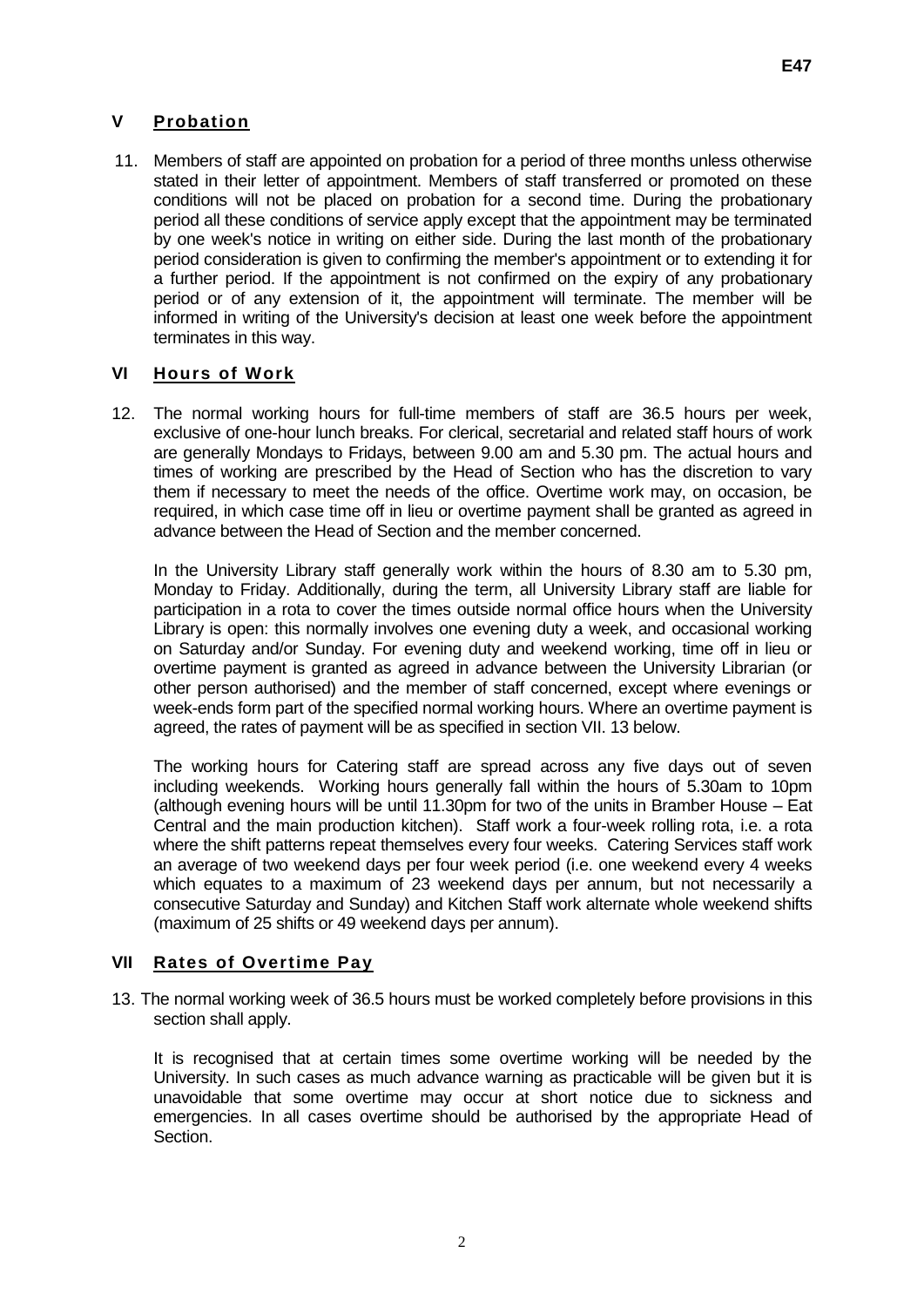Where overtime is worked it shall be compensated either by time off in lieu or by the payment of the following enhanced rates:

> Time and a half for hours worked beyond 36.5 hours on days 1-5 inclusive that an individual works in their working week.

Time and three quarters for hours worked beyond 36.5 hours on either or both of the  $6<sup>th</sup>$  or  $7<sup>th</sup>$  day worked in a week.

When requesting an individual employee to work non-contractual overtime, the University shall at the same time advise the employee of the normal arrangement for compensation. It is then for the individual employee to accept or indicate to the Head of Section the preferred method of compensation and to decide whether or not to work the overtime on the terms offered.

### **VIII Holiday Entitlement and Pay**

- 14. Full-time members are entitled, in the leave year 1 October to 30 September, to 20 working days' (Mondays to Fridays) holiday with pay. The time or times at which this holiday may be taken is subject to the approval of the officer to whom the member of staff is responsible for day to day work. If, owing to the exigencies of the work, full entitlement cannot be taken during any leave year, the balance will be carried forward to the next leave year (but no longer).
- 15. In addition, full-time members of staff are entitled to paid holidays on the eight public/bank holidays and on six other days when the University operates on minimum service. The University may, at its sole discretion, grant paid holidays on certain additional minimum service days. Members of staff may be required to work on any of these public/bank holidays or minimum service days and if they are so required to work they will be entitled to double time for all hours worked plus time off in lieu, up to a maximum of an individual's normal working day, irrespective of the 36.5 hour threshold having been reached. Bank/public holidays and minimum service days are deemed to start at 12 midnight and end at 12 midnight, 24 hours later. In addition to the standard holiday entitlement, full-time employees are entitled to one additional day of holiday in the leave year after they have completed three years' continuous service with the University, one additional day of holiday after they have completed four years' continuous service and a further long service leave day after five years' continuous service.
- 16. Part-time and part-year members of staff are entitled to paid holidays on a pro-rata basis as set out in Document E56 "Calculation of Holidays and Holiday Pay Due", which is available from the Human Resources Office.
- 17. In addition, part-time and part-year members of staff are entitled to paid holidays for days when there is a public/bank holiday or the University is operating on minimum service, on a pro-rata basis. If a part-time or part year member of staff exceeds their pro-rata entitlement to public/bank holidays and minimum service days within the leave year, the remainder will be taken from their holiday entitlement as set out in 16 above. Members of staff may be required to work on any of these public/bank holidays or minimum service days and if they are so required to work they will be entitled to double time for all hours worked plus time off in lieu, up to a maximum of an individual's normal working day, irrespective of the 36.5 hour threshold having been reached. Bank/public holidays and minimum service days are deemed to start at 12 midnight and end at 12 midnight, 24 hours later.
- 18. On termination of employment, members of staff will be entitled to payment of salary in respect of holidays accrued but not taken. The method by which the holidays and holiday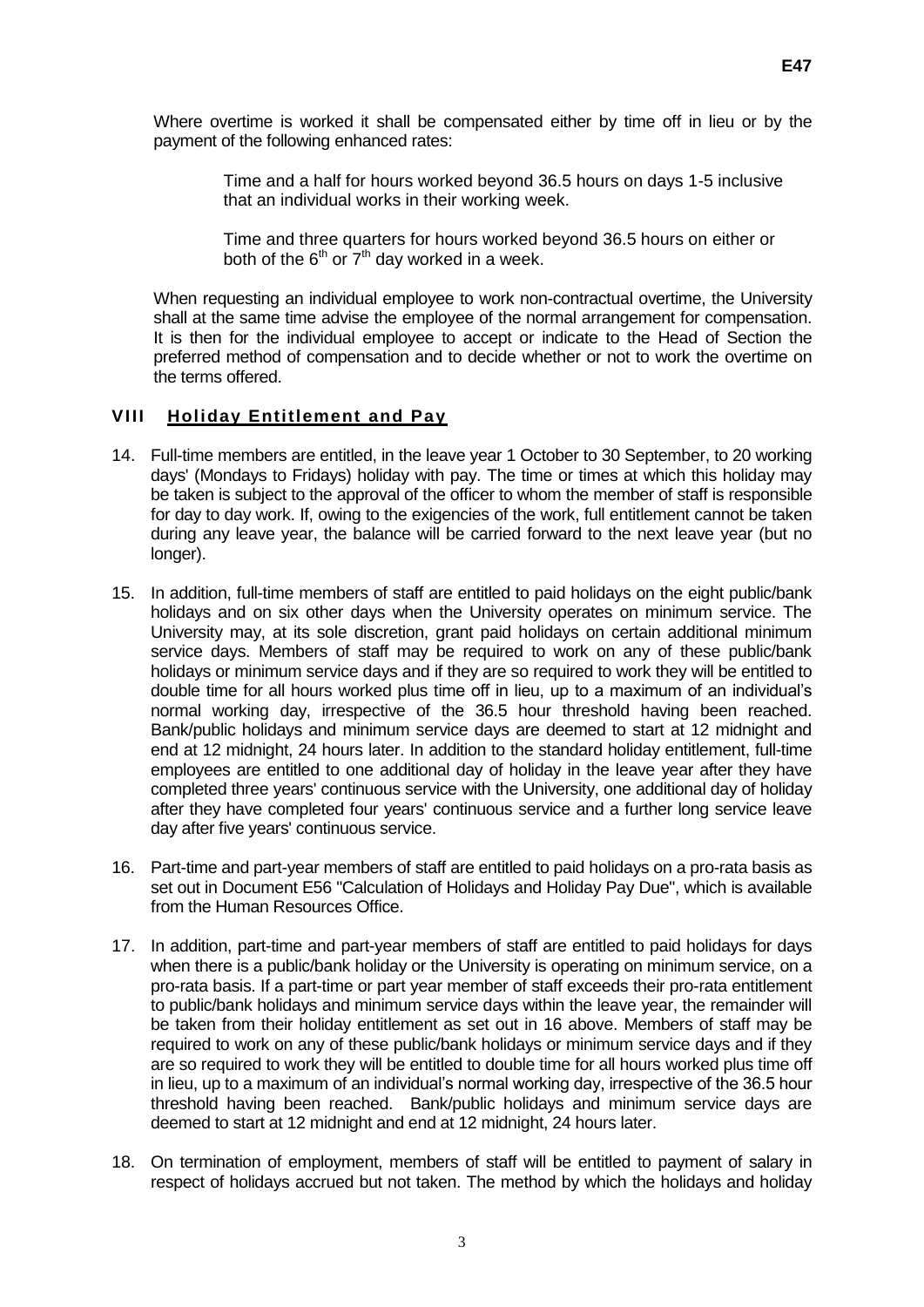pay due to members at any time is calculated as described in Document E56.

19. Leave with pay additional to entitlement may be authorised in exceptional circumstances. Applications for leave without pay will be given favourable consideration where possible.

#### **IX Other absences**

- 20. Details of entitlement to maternity leave, paternity leave, adoption leave and parental leave are available on the Human Resources website.
- 21. Details of entitlement to sick pay are available on the Human Resources website. Paragraphs 22 and 23 have been deleted.

## **X Superannuation and Pension Arrangements**

24. The appointment is pensionable. The relevant scheme for staff on grades 1 to 6 is the Sussex Group Stakeholder Scheme. (The University of Sussex Pension and Assurance Scheme has closed to new members.)

#### **XI National Insurance Contributions**

25. National Insurance contributions are deducted monthly from salaries. The amount of the contribution depends on whether or not the member is contracted out of the State Second Pension (S2P).

#### **XII Rights in Relation to Trade Union Membership**

- 26. Members of staff of the University have the right:
	- i) to be members of such trade union as they may choose;
	- ii) to be members of no trade union or other organisation of workers;
	- iii) to refuse to be members of any particular trade union or other organisation of workers;
	- iv) if they are members of a trade union to take part, at any appropriate time, in the activities of that union (including any activities as, or with a view to becoming, officials of that union), and to seek or accept appointment or election as officials of that union. ('Appropriate time' in this paragraph means outside normal working hours, or if the consent of the officer to whom the member of staff is responsible for their day to day work has been given, within working hours.)
- 27. The University has recognised Unison as the appropriate trade union for clerical, secretarial and related staffs for the purpose of
	- i) union recruitment, and
	- ii) representation of their own members, and
	- iii) representation and negotiation on behalf of the whole category of clerical, secretarial, library assistant and related staffs.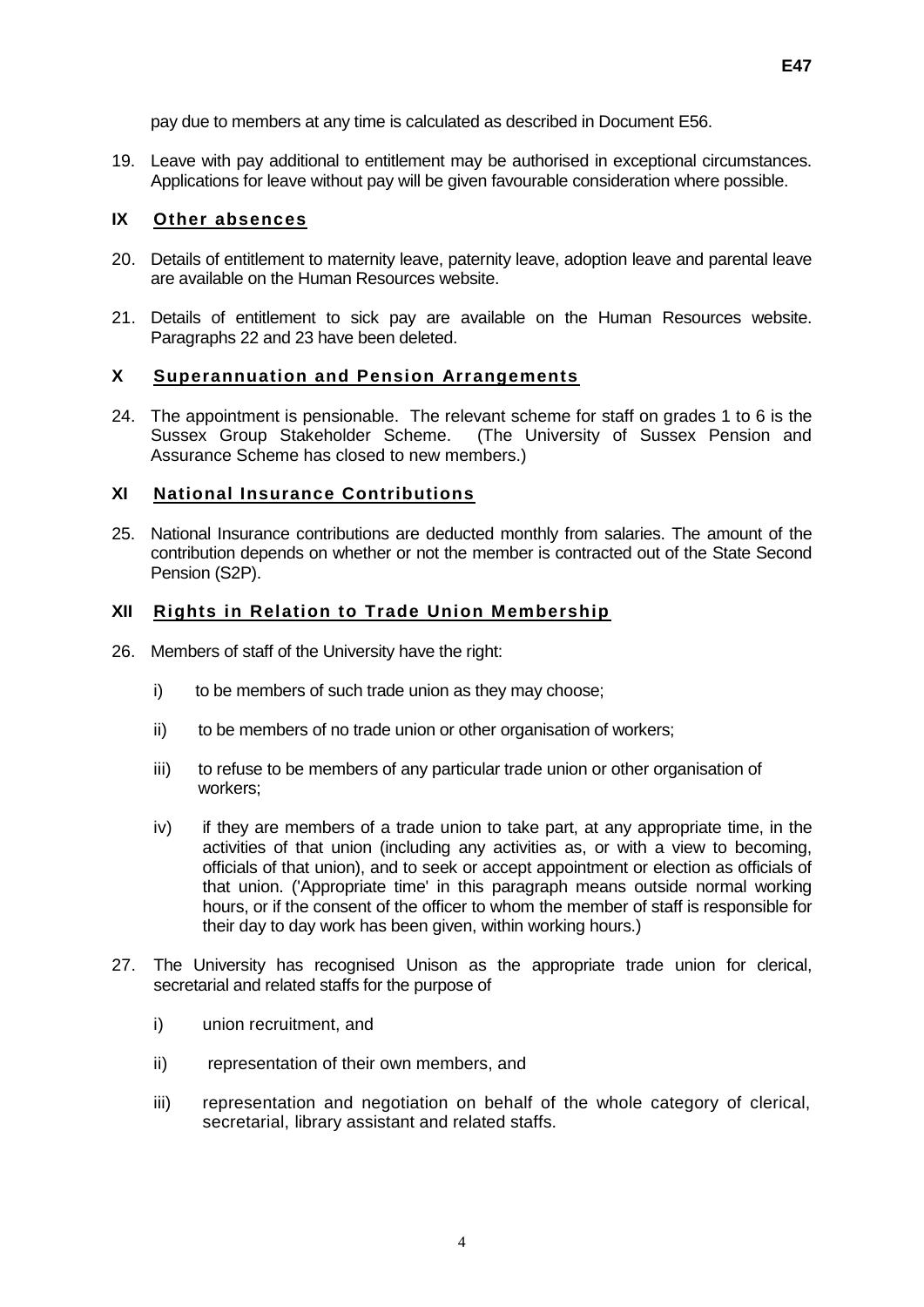### **XIII Grievance Procedures**

28. Members of staff having an individual grievance, complaint or problem relating to their employment should, in the first instance, approach the person specified for this purpose on appointment or as amended from time to time. The procedure to be followed if the grievance is not satisfactorily settled at this stage is set out in the Staff Grievance Procedure, copies of which are available from the Human Resources Office.

## **XIV Discipline, Control and Welfare**

29. In matters affecting discipline or arrangement of work, members of staff are under the direction of the person specified for this purpose on appointment or as amended from time to time.

## **XV Residence**

30. Unless an exception has been made by the Vice-Chancellor in any individual case, fulltime, permanent members of staff are required to reside within 20 miles of the University.

## **XVI Transfers**

31. Appointments are made to the staff of the University, and members of staff may be transferred from time to time from one office or post to another within the University.

#### **XVII Termination of Contract**

32. The appointment may be terminated at any time by notice in writing on either side, or on the part of the University by the payment of salary in lieu of notice. The length of such notice is:

| By the Employer                                     | Length of Notice |
|-----------------------------------------------------|------------------|
| Where the employee has a period of $\Box$ One month |                  |
| continuous service of less than five years:         |                  |
| Where the employee has a period of Three months     |                  |
| continuous service of five years or more            |                  |
| By the Employee                                     | One month*       |

\* Members of staff are encouraged to give as much notice as possible when they intend to leave the University.

- 33. In the case of gross misconduct the appointment may be terminated immediately, in which case the University shall not be under any obligation to pay salary other than for hours worked.
- 34. Paragraph 34 has been removed following the abolition of the statutory retirement age.

# **XVIII Whole Time Appointments**

35. In the case of full-time appointments to the University, members of staff may not hold any other appointment except with the prior consent of the University.